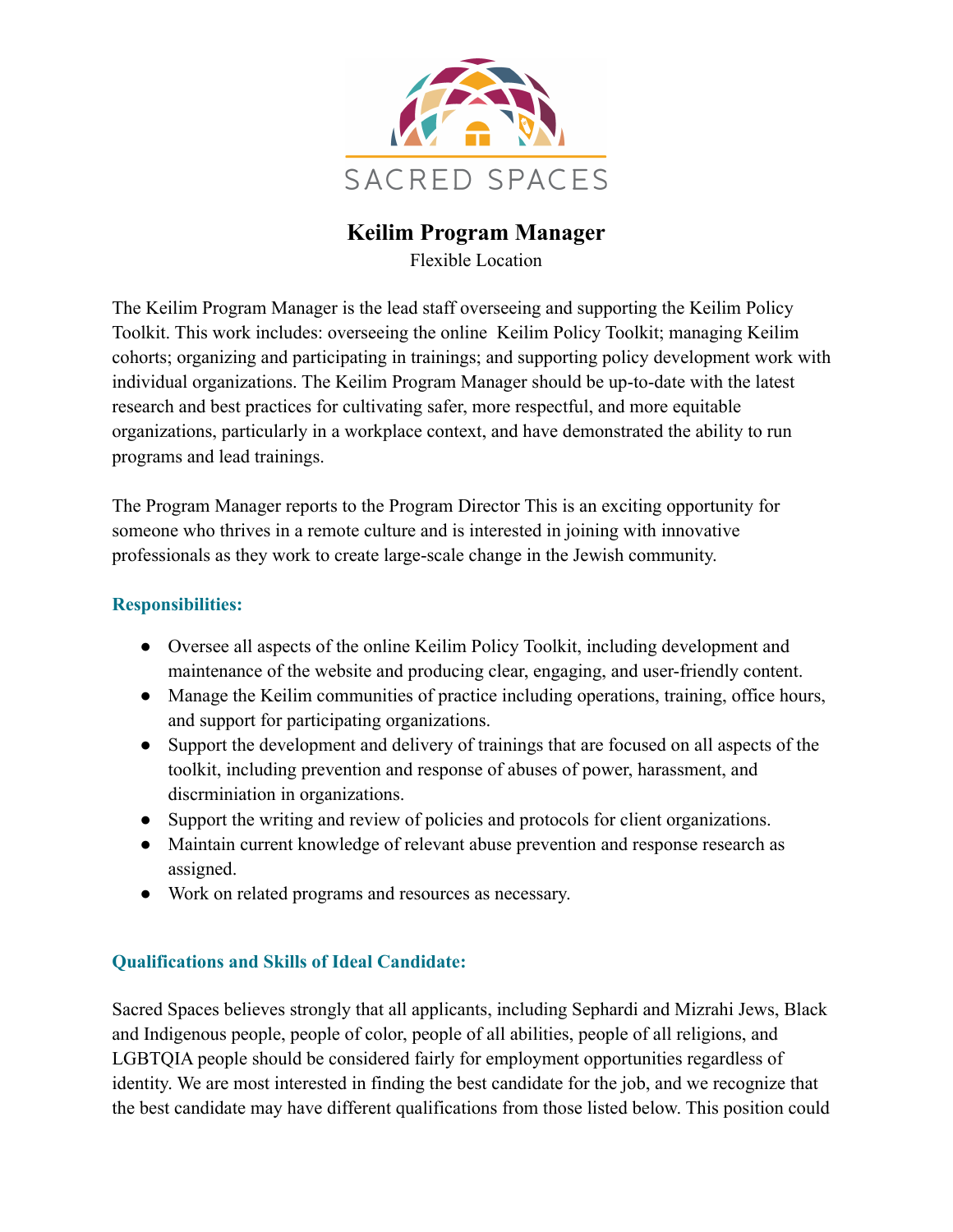also be an opportunity for someone with experience in one of these areas to build skills in another area. If you believe you are poised to excel at this important work, we encourage you to apply!

- Commitment to Sacred Spaces' mission and approach.
- Minimum five years of professional experience. Strong preference for workplace policy development and abuse prevention/response subject matter expertise. This can include working with boards, staff, volunteers, HR, DEI work, or developing codes of conduct for those using communal spaces.
- Exceptionally organized and detail-oriented with the ability to manage and coordinate multiple tasks and priorities.
- Demonstrated ability to work with and support Jewish organizations across denominations and backgrounds.
- Strong verbal communication skills, including experience as an engaging presenter.
- Excellent writing skills with meticulous attention to detail and the ability to convey engaging, thoughtful, and nuanced ideas.
- Development of online content and management of virtual platforms.
- Self-motivated with the ability to work remotely and collaboratively.
- Willingness to travel.

## **Salary Range:**

\$50,000 – \$58,000, commensurate with experience. Benefits include HRA and FSA options, unlimited paid time off policy, three-months paid parental leave, sabbatical policy applicable to all full-time employees, all Jewish and major national holidays off, and a professional development stipend in a flexible work environment.

Shared working hours are 9:30-1:30 ET/7:30-11:30 MT daily; with the remaining daily hours completed on a flexible work schedule to be determined with your supervisor.

## **Application Process:**

Please send an email with the subject "Keilim Manager" including resume, cover letter, and a writing sample created in the past five years to Jobs@JewishSacredSpaces.org. Applications will be reviewed on a rolling basis until June 10, 2022.

In addition to your resume and cover letter:

● Applicants moved forward will participate in a 30-minute preliminary interview.